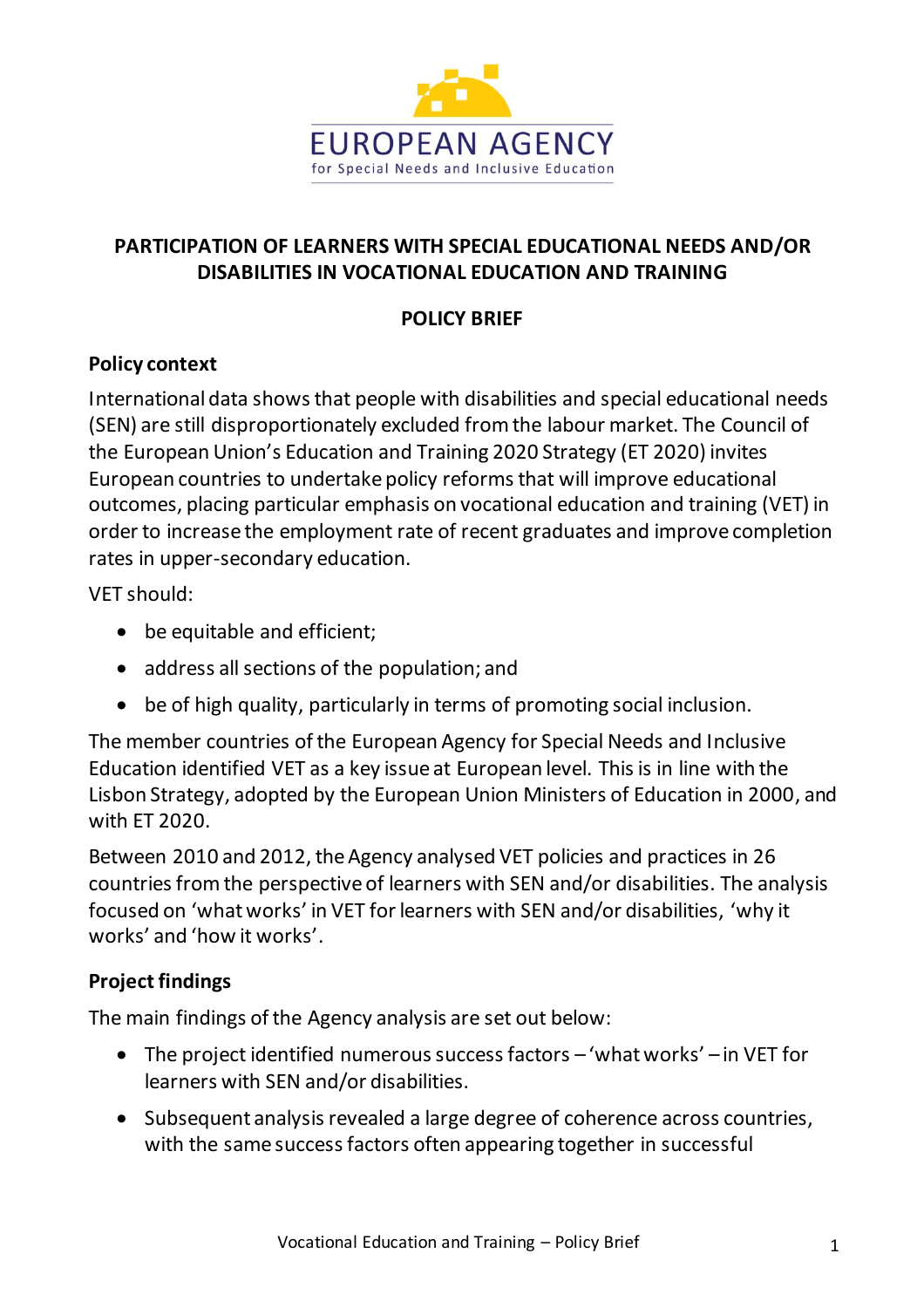

examples of practice. The identified combinations show 'why it works', while the mutual impact of success factors helps to explain 'how it works'.

- The success factors are grouped into four so-called 'patterns of successful practice'. These patterns are interlinked and mutually supportive, so any attempt to improve a VET system's performance must place equal emphasis on all four patterns at the same time.
- What is good and efficient practice for learners with SEN and/or disabilities in VET and in the transition to employment is good practice for ALL learners.
- Improvements in VET are possible and do occur in practice. This is evident in the project analysis, which was based on 28 examples in 26 countries, representing the full spectrum of VET approaches in Europe.
- Successful practice demands the involvement of all stakeholders from the VET field.

# **Recommendations**

Based on its analysis, the Agency formulated recommendations relating to the four 'patterns of successful practice' that are likely to improve VET system effectiveness and the transition to employment of learners with SEN and/or disabilities.

These patterns focus on the perspectives and roles of key stakeholders within VET – namely, head teachers/managers of VET organisations (*'management pattern'*); teachers/trainers/support staff (*'vocational education and training pattern'*); learners (*'learners' pattern'*); and current and future employers/labour market representatives (*'labour market pattern'*).

The general policy recommendations derived from this analysis are as follows:

- *The four patterns are overlapping and mutually supportive. Therefore policy must place equal emphasis on all four patterns at the same time in order to achieve improvements within any VET system.*
- *All the success factors are inter-related and cannot be considered in isolation, as this could lead to undesired side effects. In order to detect any changes, whether desired or undesired, policy must establish and continuously monitor suitable indicators throughout the VET system.*

# *Specific policy recommendations*

The project's recommendations address many countries at once, i.e. they do not focus on any single country's individual VET situation. The following specific policy recommendations for VET, structured along the four identified patterns, are relevant for many of the participating countries. However, a further phase of project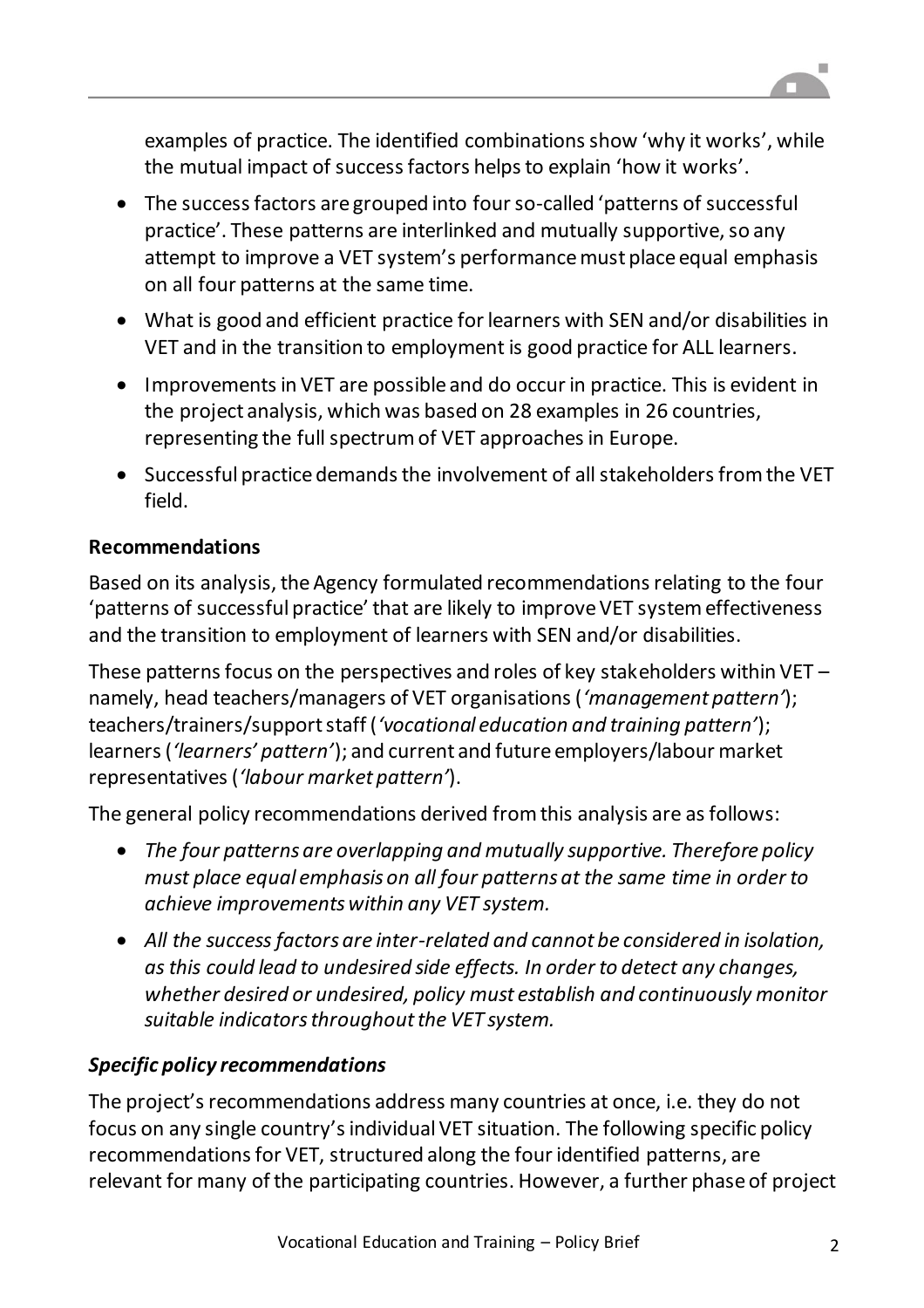outcomes is needed for recommendations that are tailored to countries' individual VET requirements.

#### *Management pattern*

Policy makers should:

- Set up a legal framework and agreement among all the services involved: education, employment and local authorities. This will allow schools to develop partnerships and networking structures with local companies for practical training and/or employment after graduation.
- Promote effective school leadership by ensuring that schools are properly supported in developing an inclusive policy where differences among learners are considered a 'normal' part of the educational culture.
- Enable schools to implement a teamwork approach, including establishing multi-disciplinary teams with clear roles.
- Put in place clear, coherent training routes for school staff to develop the expertise needed to co-operate with internal and external support services.

### *Vocational education and training pattern*

Policy makers should:

- Promote and ensure an approach where pedagogical methods, materials, assessment methods and goals are tailored to individual needs.
- Enable schools to safeguard learner-centred approaches with regard to planning, goal setting and curriculum design to be used in the learning process.
- Create a framework allowing schools to establish individual learning processes using flexible approaches, which allow for the development and implementation of individual plans for learning, education, training and transition.
- Put in place monitoring systems that examine the efficiency of measures being implemented by schools. This will help schools to focus on developing and implementing efficient educational measures that prevent or reduce dropouts and on finding new educational alternatives for disengaged learners.
- Ensure that all VET programmes and courses are under permanent review, in order to match learners' skills to labour market skills requirements.